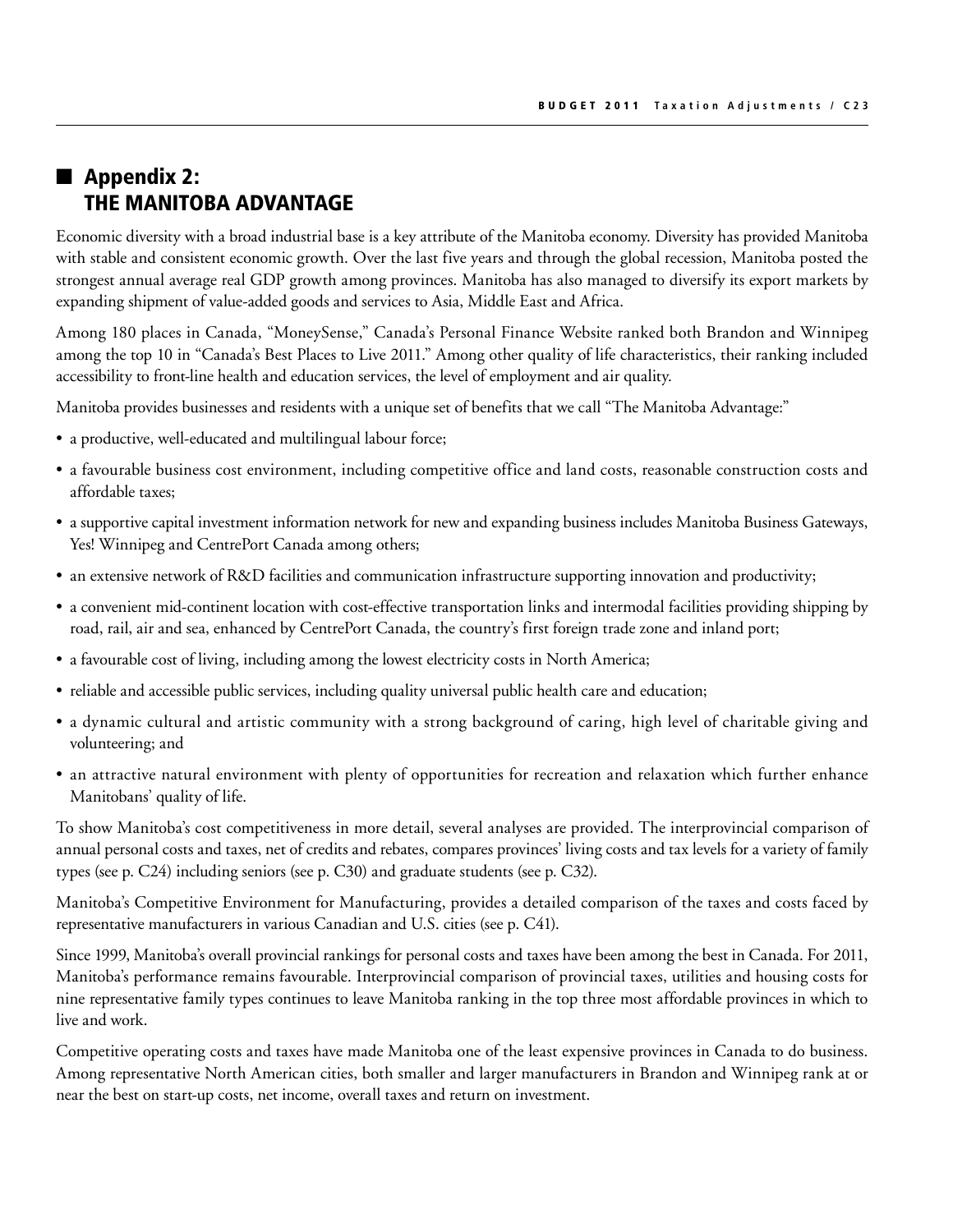| Single Person: \$30,000                                                               | BC                       | AB           | SK               | <b>MB</b>              | ON                        |
|---------------------------------------------------------------------------------------|--------------------------|--------------|------------------|------------------------|---------------------------|
| <b>Provincial Income Tax</b>                                                          | 864                      | 1,118        | 1,296            | 1,435                  | 756                       |
| <b>Health Premiums</b>                                                                | 726                      | 0            | 0                | 0                      | 300                       |
| <b>Subtotal PIT and Premiums</b>                                                      | 1,590                    | 1,118        | 1,296            | 1,435                  | 1,056                     |
| Family/Employment Tax Credits                                                         | 0                        | 0            | 0                | 0                      | 0                         |
| <b>Provincial Sales Tax</b>                                                           | 318                      | 0            | 135              | 242                    | 476                       |
| <b>Carbon Tax Credit</b>                                                              | (116)                    | 0            | 0                | 0                      | 0                         |
| <b>Total Provincial Taxes, Credits and Premiums</b>                                   | 1,792                    | 1,118        | 1,431            | 1,677                  | 1,533                     |
| Rent                                                                                  | 11,280                   | 10,728       | 9,180            | 7,788                  | 11,388                    |
| <b>Utilities</b>                                                                      | 618                      | 797          | 846              | 617                    | 857                       |
| <b>Public Transit</b>                                                                 | 923                      | 972          | 758              | 807                    | 1,379                     |
| <b>Total Living Costs</b>                                                             | 12,821                   | 12,497       | 10,785           | 9,212                  | 13,624                    |
| <b>Total Personal Costs and Taxes</b>                                                 | 14,613                   | 13,614       | 12,216           | 10,889                 | 15,156                    |
| Single Parent, One Child: \$30,000<br>Provincial Income Tax<br><b>Health Premiums</b> | <b>BC</b><br>(55)<br>785 | AB<br>0<br>0 | SK<br>(442)<br>0 | <b>MB</b><br>(14)<br>0 | <b>ON</b><br>(698)<br>300 |
| <b>Subtotal PIT and Premiums</b>                                                      | 730                      | 0            | (442)            | (14)                   | (398)                     |
|                                                                                       |                          |              |                  |                        |                           |
| Family/Employment Tax Credits<br><b>Child Benefits</b>                                | 0                        | (696)        | 0                | 0                      | 0                         |
| <b>Provincial Sales Tax</b>                                                           | 0<br>414                 | 0<br>0       | 0<br>176         | 0<br>315               | (590)<br>619              |
| <b>Carbon Tax Credit</b>                                                              | (231)                    | 0            | 0                | 0                      | $\mathbf{0}$              |
| <b>Total Provincial Taxes, Credits and Premiums</b>                                   | 912                      | (696)        | (267)            | 301                    | (369)                     |
| Rent                                                                                  | 11,280                   | 10,728       | 9,180            | 7,788                  | 11,388                    |
| <b>Child Care</b>                                                                     | 1,200                    | 1,524        | 3,396            | 3,358                  | 1,000                     |
| <b>Utilities</b>                                                                      | 618                      | 797          | 846              | 617                    | 857                       |
| <b>Public Transit</b>                                                                 | 923                      | 972          | 758              | 807                    | 1,379                     |
| <b>Total Living Costs</b>                                                             | 14,021                   | 14,021       | 14,181           | 12,570                 | 14,624                    |
| <b>Total Personal Costs and Taxes</b>                                                 | 14,933                   | 13,325       | 13,914           | 12,870                 | 14,255                    |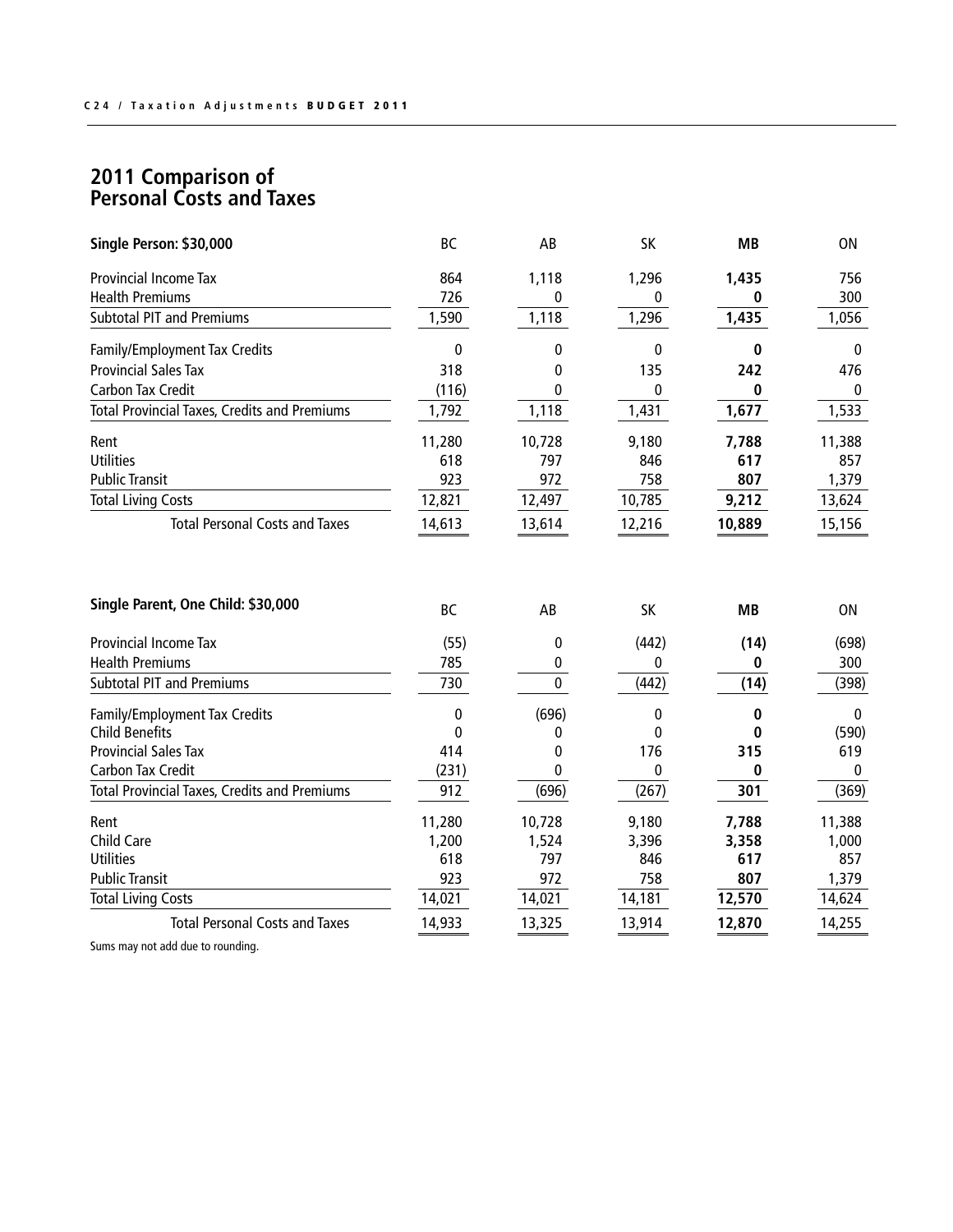| Single Person: \$30,000                             | <b>NL</b> | PE          | <b>NS</b>        | <b>NB</b>      | QC             |
|-----------------------------------------------------|-----------|-------------|------------------|----------------|----------------|
| Provincial Income Tax                               | 1,553     | 2,004       | 1,537            | 1,642          | 1,413          |
| <b>Health Premiums</b>                              | 0         | 0           | 0                | 0              | 693            |
| <b>Subtotal PIT and Premiums</b>                    | 1,553     | 2,004       | 1,537            | 1,642          | 2,105          |
| Family/Employment Tax Credits                       | 0         | 0           | 0                | 0              | 0              |
| <b>Provincial Sales Tax</b>                         | 502       | 367         | 608              | 456            | 444            |
| Carbon Tax Credit                                   | 0         | $\mathbf 0$ | 0                | 0              | 0              |
| <b>Total Provincial Taxes, Credits and Premiums</b> | 2,054     | 2,371       | 2,144            | 2,098          | 2,549          |
| Rent                                                | 7,788     | 6,924       | 8,784            | 6,660          | 7,524          |
| <b>Utilities</b>                                    | 794       | 1,099       | 906              | 773            | 588            |
| <b>Public Transit</b>                               | 775       | 649         | 766              | 764            | 698            |
| <b>Total Living Costs</b>                           | 9,357     | 8,673       | 10,456           | 8,197          | 8,811          |
| <b>Total Personal Costs and Taxes</b>               | 11,412    | 11,044      | 12,600           | 10,295         | 11,359         |
| Single Parent, One Child: \$30,000                  | <b>NL</b> | PE          | <b>NS</b>        | <b>NB</b>      | QC             |
|                                                     |           |             |                  |                | 1,239          |
|                                                     |           |             |                  |                |                |
| Provincial Income Tax<br><b>Health Premiums</b>     | 0<br>0    | 1,102<br>0  | 665<br>$\bf{0}$  | 178            |                |
| <b>Subtotal PIT and Premiums</b>                    | $\pmb{0}$ | 1,102       | 665              | 0<br>178       | 511<br>1,750   |
| Family/Employment Tax Credits                       | 0         | $\bf{0}$    | $\boldsymbol{0}$ | $\bf{0}$       | $\bf{0}$       |
| <b>Child Benefits</b>                               | 0         | 0           | 0                | (317)          | (2, 924)       |
| <b>Provincial Sales Tax</b>                         | 652       | 477         | 790              | 592            | 577            |
| Carbon Tax Credit                                   | 0         | $\bf{0}$    | 0                | 0              | 0              |
| <b>Total Provincial Taxes, Credits and Premiums</b> | 652       | 1,580       | 1,456            | 453            | (597)          |
| Rent                                                | 7,788     | 6,924       |                  |                |                |
| Child Care                                          | 4,860     | 4,104       | 8,784<br>3,531   | 6,660<br>2,686 | 7,524<br>1,820 |
| <b>Utilities</b>                                    | 794       | 1,099       | 906              | 773            | 588            |
| <b>Public Transit</b>                               | 775       | 649         | 766              | 764            | 698            |
| <b>Total Living Costs</b>                           | 14,217    | 12,777      | 13,987           | 10,883         | 10,631         |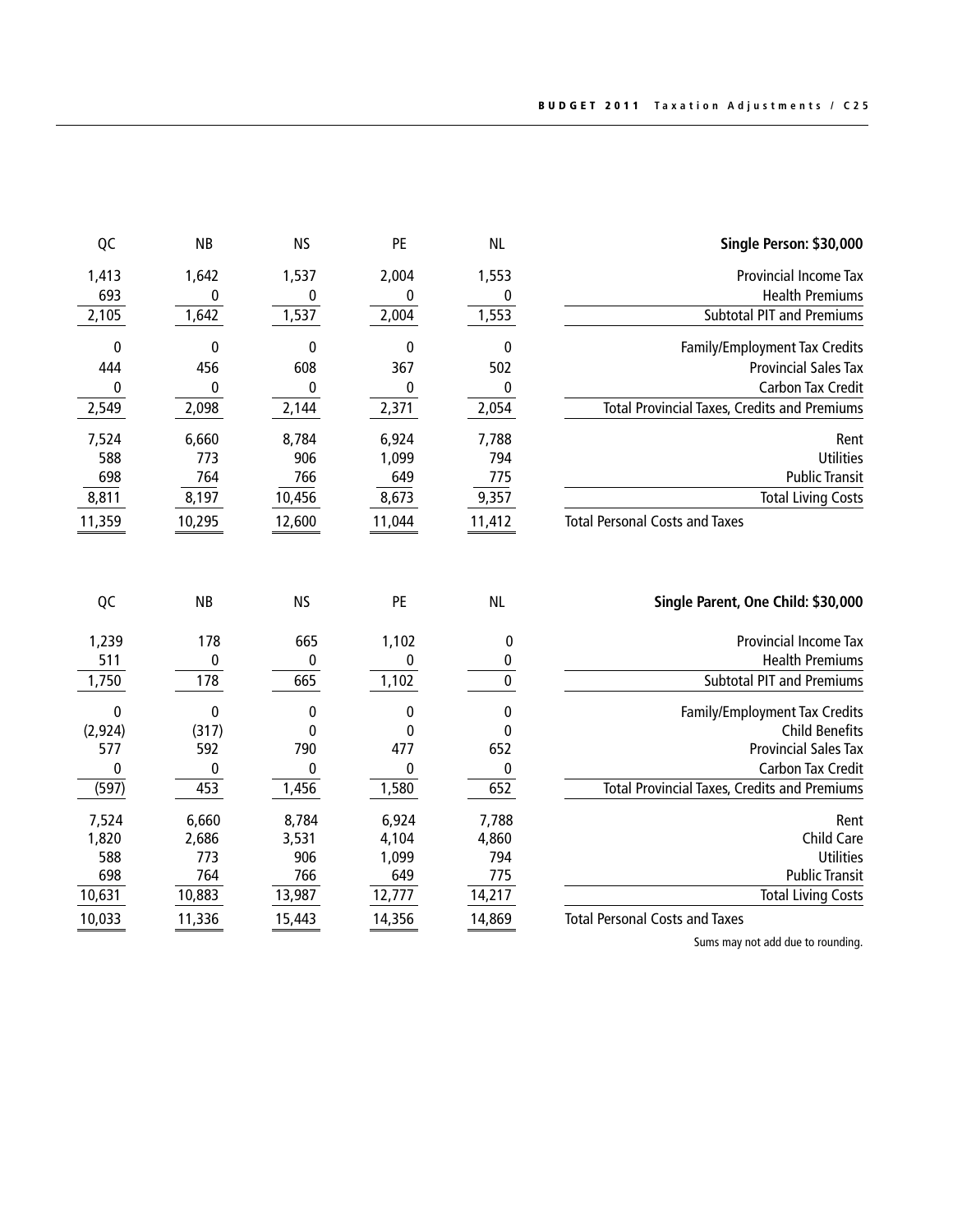| One-Earner Family of 4: \$40,000                    | <b>BC</b> | AB           | <b>SK</b>    | <b>MB</b> | ON           |
|-----------------------------------------------------|-----------|--------------|--------------|-----------|--------------|
| <b>Provincial Income Tax</b>                        | 793       | 593          | (355)        | 1,978     | 18           |
| <b>Health Premiums</b>                              | 1,452     | 0            | 0            | 0         | 450          |
| <b>Subtotal PIT and Premiums</b>                    | 2,245     | 593          | (355)        | 1,978     | 468          |
| Family/Employment Tax Credits                       | 0         | (1, 329)     | 0            | 0         | $\mathbf{0}$ |
| <b>Child Benefits</b>                               | 0         | 0            | $\mathbf 0$  | $\bf{0}$  | (408)        |
| <b>Property Taxes</b>                               | 3,309     | 1,873        | 2,791        | 2,558     | 2,950        |
| <b>Property Tax Credits</b>                         | (570)     | 0            | 0            | (700)     | (206)        |
| <b>Provincial Sales Tax</b>                         | 794       | $\mathbf{0}$ | 335          | 646       | 1,245        |
| <b>Gasoline Tax</b>                                 | 560       | 180          | 300          | 230       | 446          |
| <b>Carbon Tax Credit</b>                            | (175)     | 0            | 0            | 0         | 0            |
| <b>Total Provincial Taxes, Credits and Premiums</b> | 6,164     | 1,317        | 3,071        | 4,712     | 4,495        |
| <b>Mortgage Costs</b>                               | 19,432    | 11,865       | 9,950        | 7,809     | 12,289       |
| <b>Utilities</b>                                    | 2,047     | 2,138        | 2,246        | 1,958     | 2,317        |
| Auto Insurance                                      | 1,302     | 1,251        | 877          | 948       | 3,608        |
| <b>Total Living Costs</b>                           | 22,781    | 15,254       | 13,073       | 10,715    | 18,214       |
| <b>Total Personal Costs and Taxes</b>               | 28,945    | 16,570       | 16,144       | 15,427    | 22,709       |
| One-Earner Family of 4: \$60,000                    | BC        | AB           | <b>SK</b>    | MВ        | ΟN           |
| <b>Provincial Income Tax</b>                        | 2,533     | 2,544        | 2,504        | 4,712     | 3,022        |
| <b>Health Premiums</b>                              | 1,452     | 0            | 0            | 0         | 600          |
| <b>Subtotal PIT and Premiums</b>                    | 3,985     | 2,544        | 2,504        | 4,712     | 3,622        |
| Family/Employment Tax Credits                       | 0         | (1, 329)     | 0            | 0         | 0            |
| <b>Child Benefits</b>                               | $\Omega$  | 0            | $\mathbf{0}$ | 0         | $\Omega$     |
| <b>Property Taxes</b>                               | 3,309     | 1,873        | 2,791        | 2,558     | 2,950        |
| <b>Property Tax Credits</b>                         | (570)     | 0            | $\mathbf{0}$ | (700)     | 0            |
| <b>Provincial Sales Tax</b>                         | 1,077     | 0            | 676          | 924       | 1,769        |
| <b>Gasoline Tax</b>                                 | 560       | 180          | 300          | 230       | 446          |
| <b>Total Provincial Taxes, Credits and Premiums</b> | 8,361     | 3,268        | 6,271        | 7,724     | 8,787        |
| <b>Mortgage Costs</b>                               | 19,432    | 11,865       | 9,950        | 7,809     | 12,289       |
| <b>Utilities</b>                                    | 2,047     | 2,138        | 2,246        | 1,958     | 2,317        |
| Auto Insurance                                      | 1,302     | 1,251        | 877          | 948       | 3,608        |
| <b>Total Living Costs</b>                           | 22,781    | 15,254       | 13,073       | 10,715    | 18,214       |
| <b>Total Personal Costs and Taxes</b>               | 31,142    | 18,522       | 19,345       | 18,439    | 27,001       |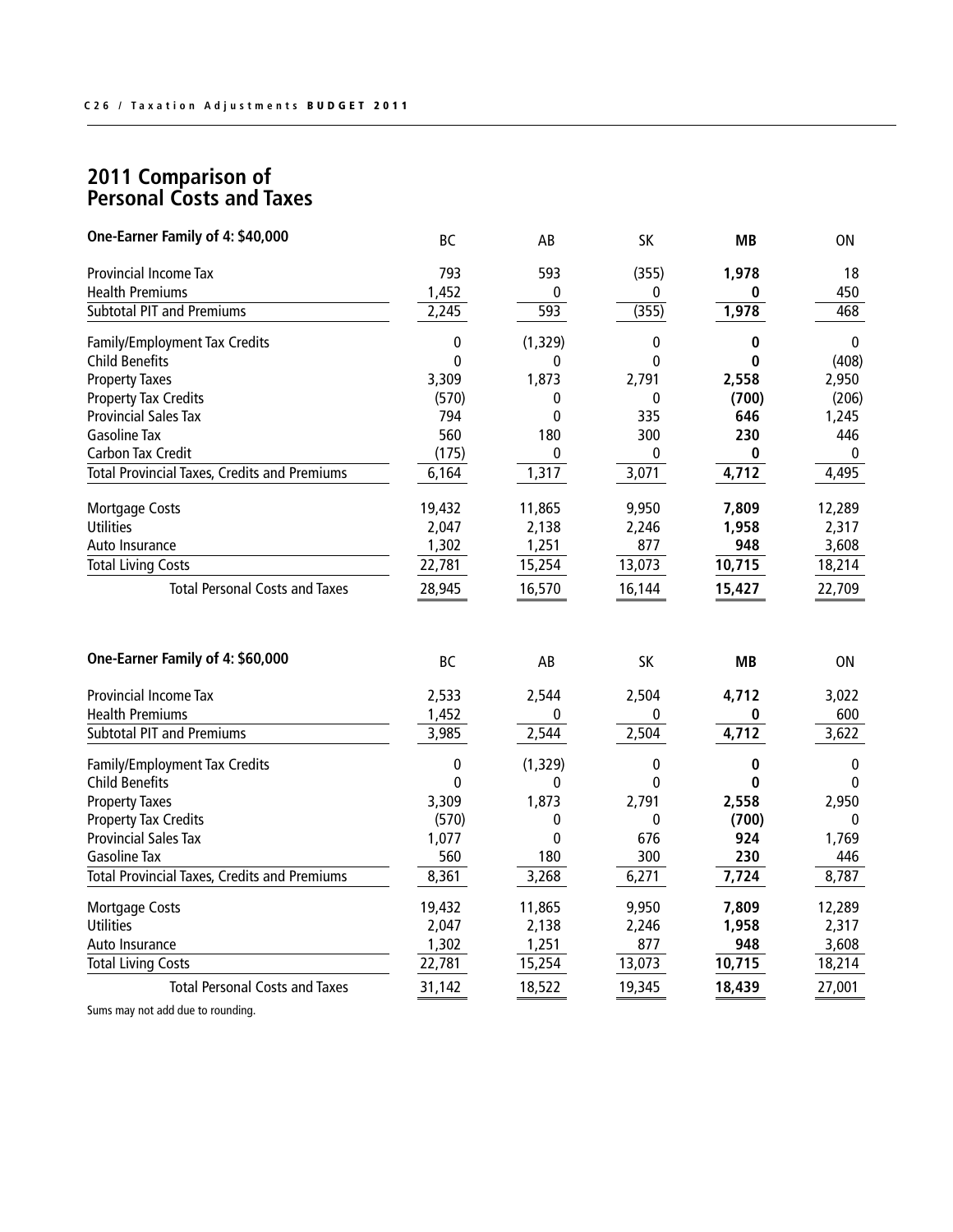| One-Earner Family of 4: \$40,000                    | <b>NL</b>        | PE           | <b>NS</b>   | <b>NB</b>    | QC             |
|-----------------------------------------------------|------------------|--------------|-------------|--------------|----------------|
| Provincial Income Tax                               | 2,291            | 2,768        | 2,748       | 1,777        | 1,797          |
| <b>Health Premiums</b>                              | 0                | 0            | 0           | 0            | 996            |
| <b>Subtotal PIT and Premiums</b>                    | 2,291            | 2,768        | 2,748       | 1,777        | 2,793          |
| Family/Employment Tax Credits                       | $\bf{0}$         | 0            | 0           | $\bf{0}$     | (652)          |
| <b>Child Benefits</b>                               | $\mathbf{0}$     | $\mathbf{0}$ | 0           | (250)        | (3, 249)       |
| <b>Property Taxes</b>                               | 2,640            | 2,600        | 2,272       | 2,462        | 2,938          |
| <b>Property Tax Credits</b>                         | 0                | 0            | $\mathbf 0$ | $\mathbf 0$  | 0              |
| <b>Provincial Sales Tax</b>                         | 1,304            | 941          | 1,578       | 1,173        | 1,242          |
| <b>Gasoline Tax</b>                                 | 484              | 316          | 500         | 358          | 518            |
| Carbon Tax Credit                                   | $\pmb{0}$        | $\pmb{0}$    | 0           | 0            | 0              |
| <b>Total Provincial Taxes, Credits and Premiums</b> | 6,719            | 6,625        | 7,098       | 5,520        | 3,590          |
| <b>Mortgage Costs</b>                               | 6,626            | 4,903        | 6,840       | 5,387        | 8,081          |
| <b>Utilities</b>                                    | 3,254            | 3,923        | 2,659       | 2,974        | 2,451          |
| Auto Insurance                                      | 1,425            | 842          | 1,034       | 970          | 816            |
| <b>Total Living Costs</b>                           | 11,305           | 9,668        | 10,533      | 9,331        | 11,348         |
| <b>Total Personal Costs and Taxes</b>               | 18,024           | 16,293       | 17,631      | 14,851       | 14,939         |
|                                                     |                  |              |             |              |                |
| One-Earner Family of 4: \$60,000                    | <b>NL</b>        | PE           | <b>NS</b>   | <b>NB</b>    | QC             |
| Provincial Income Tax                               |                  |              |             |              |                |
| <b>Health Premiums</b>                              | 4,754<br>0       | 5,480<br>0   | 5,709<br>0  | 4,515<br>0   | 5,733          |
| <b>Subtotal PIT and Premiums</b>                    | 4,754            | 5,480        | 5,709       | 4,515        | 1,385<br>7,118 |
| Family/Employment Tax Credits                       | 0                | 0            | 0           | 0            | 0              |
| <b>Child Benefits</b>                               | $\Omega$         | 0            | 0           | (250)        | (2, 633)       |
| <b>Property Taxes</b>                               | 2,640            | 2,600        | 2,272       | 2,462        | 2,938          |
| <b>Property Tax Credits</b>                         | 0                | $\mathbf{0}$ | 0           | $\mathbf{0}$ | $\bf{0}$       |
| <b>Provincial Sales Tax</b>                         | 1,861            | 1,227        | 2,190       | 1,692        | 1,720          |
| <b>Gasoline Tax</b>                                 | 484              | 316          | 500         | 358          | 518            |
| <b>Total Provincial Taxes, Credits and Premiums</b> | 9,739            | 9,623        | 10,671      | 8,777        | 9,661          |
| Mortgage Costs                                      | 6,626            | 4,903        | 6,840       | 5,387        | 8,081          |
| Utilities                                           | 3,354            | 3,923        | 2,810       | 2,974        | 2,451          |
| Auto Insurance                                      | 1,425            | 842          | 1,034       | 970          | 816            |
| <b>Total Living Costs</b>                           | 11,405<br>21,144 | 9,668        | 10,684      | 9,331        | 11,348         |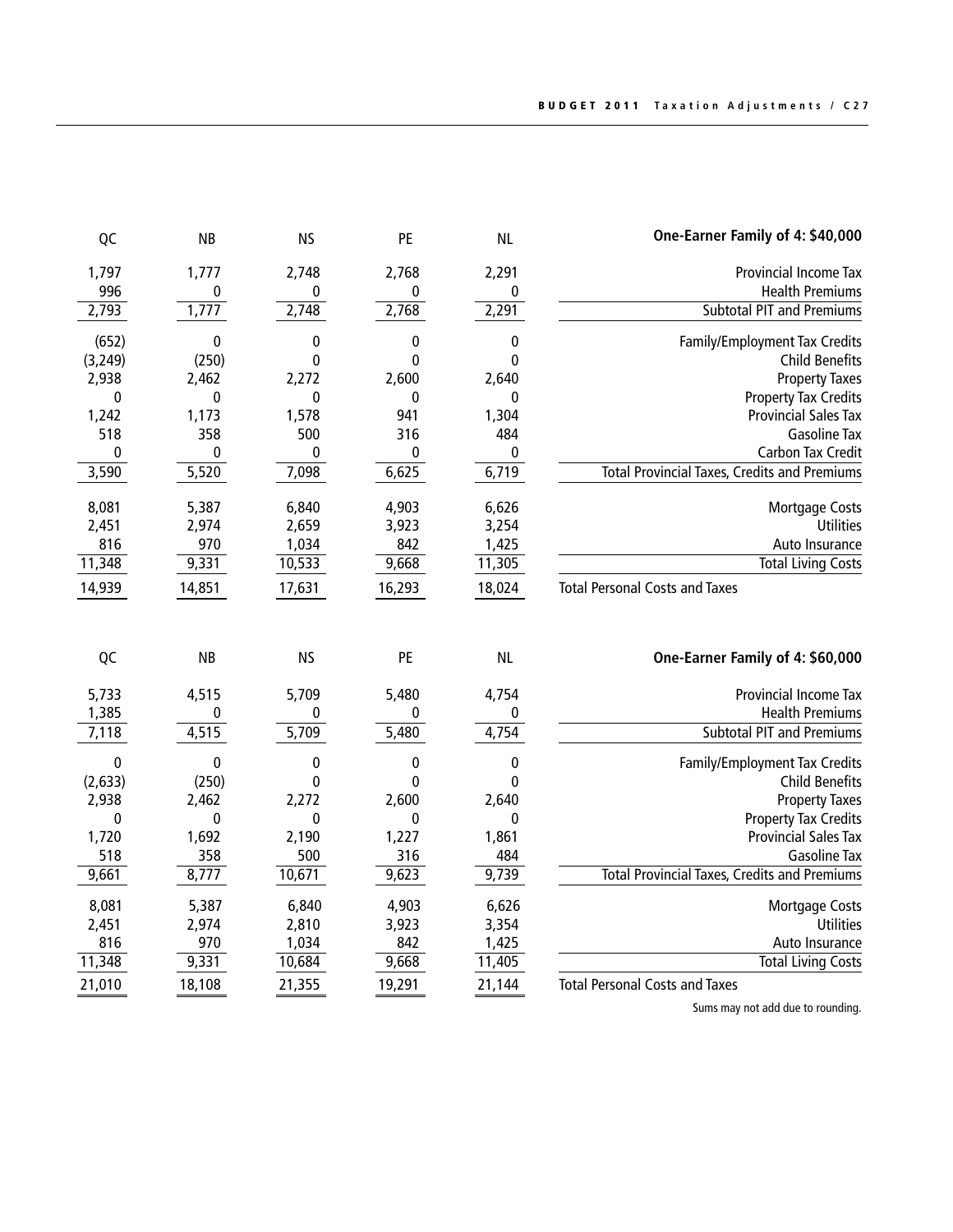| Two-Earner Family of 4: \$60,000                    | <b>BC</b> | AB        | SK               | <b>MB</b> | 0N           |
|-----------------------------------------------------|-----------|-----------|------------------|-----------|--------------|
| Provincial Income Tax                               | 1,147     | 1,677     | 725              | 3,042     | 315          |
| <b>Health Premiums</b>                              | 1,452     | 0         | 0                | 0         | 300          |
| <b>Subtotal PIT and Premiums</b>                    | 2,599     | 1,677     | $\overline{725}$ | 3,042     | 615          |
| Family/Employment Tax Credits                       | $\bf{0}$  | (1, 329)  | $\mathbf 0$      | 0         | $\pmb{0}$    |
| <b>Child Benefits</b>                               | 0         | 0         | $\mathbf 0$      | $\bf{0}$  | 0            |
| <b>Property Taxes</b>                               | 3,309     | 1,873     | 2,791            | 2,558     | 2,950        |
| <b>Property Tax Credits</b>                         | (570)     | 0         | $\mathbf{0}$     | (700)     | (86)         |
| <b>Provincial Sales Tax</b>                         | 1,077     | 0         | 676              | 924       | 1,769        |
| Gasoline Tax                                        | 840       | 270       | 450              | 345       | 669          |
| <b>Carbon Tax Credit</b>                            | (55)      | 0         | $\mathbf{0}$     | $\bf{0}$  | $\mathbf{0}$ |
| <b>Total Provincial Taxes, Credits and Premiums</b> | 7,200     | 2,491     | 4,642            | 6,169     | 5,917        |
| <b>Mortgage Costs</b>                               | 19,432    | 11,865    | 9,950            | 7,809     | 12,289       |
| Child Care                                          | 14,880    | 8,868     | 11,352           | 9,776     | 7,999        |
| <b>Utilities</b>                                    | 2,047     | 2,138     | 2,246            | 1,958     | 2,317        |
| Auto Insurance                                      | 2,724     | 2,668     | 1,950            | 2,004     | 7,371        |
| <b>Total Living Costs</b>                           | 39,083    | 25,539    | 25,498           | 21,547    | 29,976       |
| <b>Total Personal Costs and Taxes</b>               | 46,283    | 28,030    | 30,141           | 27,716    | 35,893       |
| Two-Earner Family of 5: \$75,000                    | <b>BC</b> | AB        | SK               | MВ        | 0N           |
| Provincial Income Tax                               | 1,806     | 2,518     | 1,470            | 4,165     | 1,079        |
| <b>Health Premiums</b>                              | 1,452     | 0         | 0                | 0         | 516          |
| <b>Subtotal PIT and Premiums</b>                    | 3,258     | 2,518     | 1,470            | 4,165     | 1,595        |
| Family/Employment Tax Credits                       | 0         | (1,709)   | 0                | 0         | 0            |
| <b>Child Benefits</b>                               | 0         | 0         | $\mathbf 0$      | 0         | 0            |
| <b>Property Taxes</b>                               | 3,898     | 2,488     | 3,891            | 3,366     | 4,463        |
| <b>Property Tax Credits</b>                         | (570)     | 0         | 0                | (700)     | 0            |
| <b>Provincial Sales Tax</b>                         | 1,355     | $\pmb{0}$ | 550              | 1,105     | 2,238        |
| Gasoline Tax                                        | 840       | 270       | 450              | 345       | 669          |
| <b>Total Provincial Taxes, Credits and Premiums</b> | 8,781     | 3,567     | 6,361            | 8,280     | 8,965        |
| <b>Mortgage Costs</b>                               | 23,609    | 15,760    | 13,873           | 11,206    | 18,592       |
| Child Care                                          | 23,400    | 14,940    | 15,678           | 14,495    | 12,500       |
| <b>Utilities</b>                                    | 3,202     | 3,376     | 3,571            | 3,072     | 3,689        |
| Auto Insurance                                      | 2,724     | 2,668     | 1,950            | 2,004     | 7,371        |
| <b>Total Living Costs</b>                           | 52,935    | 36,744    | 35,072           | 30,777    | 42,152       |
| <b>Total Personal Costs and Taxes</b>               | 61,716    | 40,311    | 41,434           | 39,058    | 51,117       |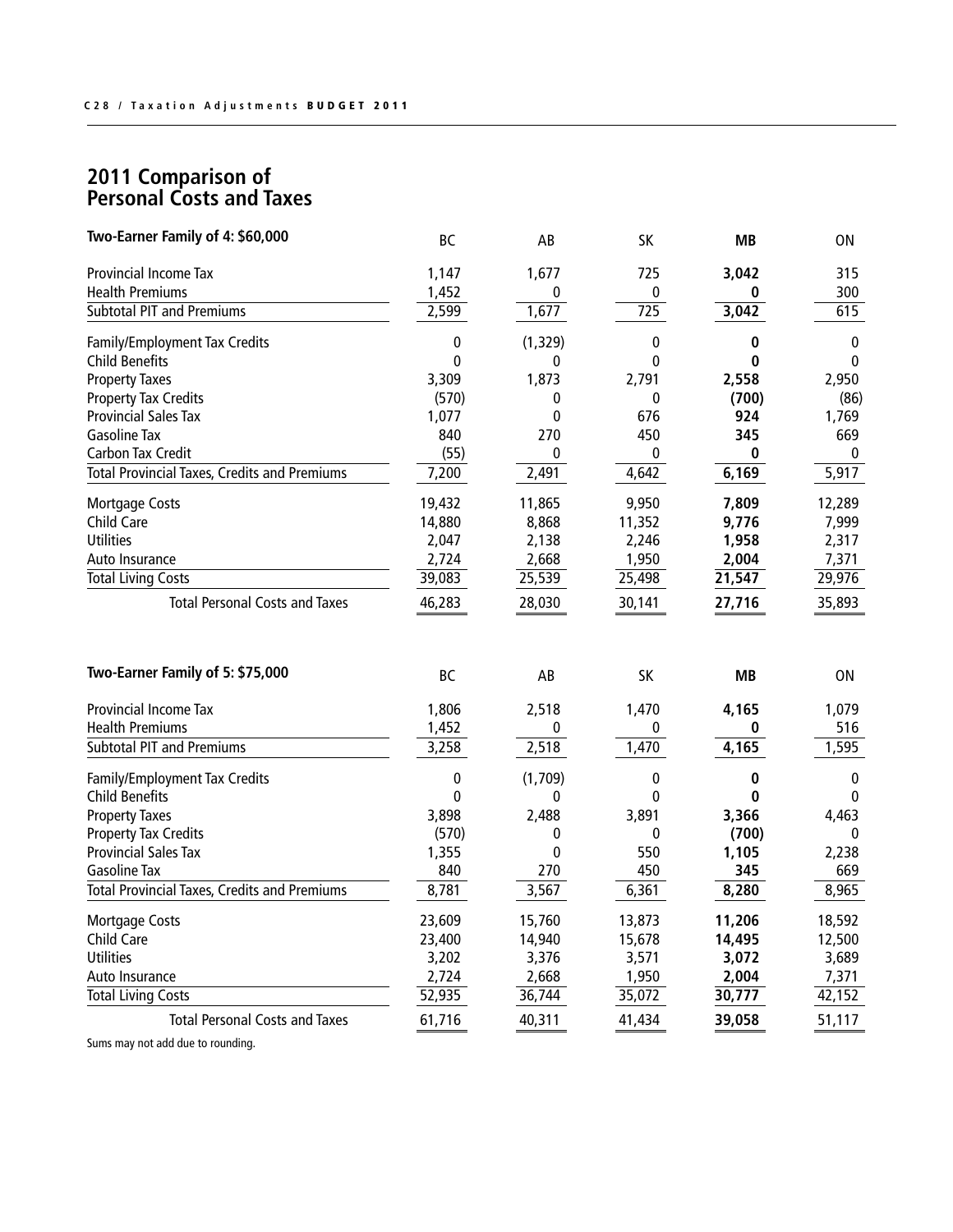| Two-Earner Family of 4: \$60,000                    | <b>NL</b>    | PE          | <b>NS</b>    | <b>NB</b>   | QC           |
|-----------------------------------------------------|--------------|-------------|--------------|-------------|--------------|
| <b>Provincial Income Tax</b>                        | 2,460        | 2,992       | 2,667        | 2,402       | 4,548        |
| <b>Health Premiums</b>                              | 0            | 0           | 0            | $\mathbf 0$ | 1,385        |
| <b>Subtotal PIT and Premiums</b>                    | 2,460        | 2,992       | 2,667        | 2,402       | 5,933        |
| Family/Employment Tax Credits                       | 0            | 0           | 0            | 0           | 0            |
| <b>Child Benefits</b>                               | $\mathbf{0}$ | 0           | 0            | (250)       | (2,633)      |
| <b>Property Taxes</b>                               | 2,640        | 2,600       | 2,272        | 2,462       | 2,938        |
| <b>Property Tax Credits</b>                         | 0            | 0           | $\Omega$     | 0           | $\mathbf{0}$ |
| <b>Provincial Sales Tax</b>                         | 1,861        | 1,227       | 2,190        | 1,692       | 1,720        |
| <b>Gasoline Tax</b>                                 | 726          | 474         | 750          | 537         | 777          |
| <b>Carbon Tax Credit</b>                            | $\pmb{0}$    | 0           | 0            | $\mathbf 0$ | $\pmb{0}$    |
| <b>Total Provincial Taxes, Credits and Premiums</b> | 7,687        | 7,293       | 7,879        | 6,843       | 8,735        |
| <b>Mortgage Costs</b>                               | 6,626        | 4,903       | 6,840        | 5,387       | 8,081        |
| Child Care                                          | 15,120       | 12,000      | 14,217       | 12,802      | 3,640        |
| Utilities                                           | 3,354        | 3,923       | 2,810        | 2,974       | 2,451        |
| Auto Insurance                                      | 2,938        | 1,789       | 2,180        | 2,077       | 1,953        |
| <b>Total Living Costs</b>                           | 28,038       | 22,615      | 26,047       | 23,240      | 16, 125      |
| <b>Total Personal Costs and Taxes</b>               | 35,724       | 29,908      | 33,926       | 30,083      | 24,860       |
| Two-Earner Family of 5: \$75,000                    | <b>NL</b>    | PE          | <b>NS</b>    | <b>NB</b>   | QC           |
|                                                     |              |             |              |             |              |
|                                                     |              |             |              |             |              |
| Provincial Income Tax                               | 3,499        | 4,137       | 3,932        | 3,585       | 7,135        |
| <b>Health Premiums</b>                              | 0            | 0           | 0            | 0           | 1,385        |
| <b>Subtotal PIT and Premiums</b>                    | 3,499        | 4,137       | 3,932        | 3,585       | 8,520        |
| Family/Employment Tax Credits                       | 0            | 0           | 0            | 0           | 0            |
| <b>Child Benefits</b>                               | 0            | 0           | 0            | (182)       | (3, 116)     |
| <b>Property Taxes</b>                               | 4,210        | 4,012       | 2,890        | 4,842       | 5,163        |
| <b>Property Tax Credits</b>                         | 0            | $\mathbf 0$ | $\mathbf{0}$ | $\bf{0}$    | 0            |
| <b>Provincial Sales Tax</b>                         | 2,160        | 1,328       | 2,678        | 2,130       | 2,082        |
| <b>Gasoline Tax</b>                                 | 726          | 474         | 750          | 537         | 777          |
| <b>Total Provincial Taxes, Credits and Premiums</b> | 10,595       | 9,951       | 10,250       | 10,912      | 13,426       |
| <b>Mortgage Costs</b>                               | 10,567       | 7,567       | 8,702        | 10,594      | 14,202       |
| Child Care                                          | 22,680       | 18,000      | 21,793       | 19,203      | 5,460        |
| Utilities                                           | 5,412        | 6,341       | 4,481        | 4,779       | 3,911        |
| Auto Insurance                                      | 2,938        | 1,789       | 2,180        | 2,077       | 1,953        |
| <b>Total Living Costs</b>                           | 41,597       | 33,697      | 37,156       | 36,653      | 25,526       |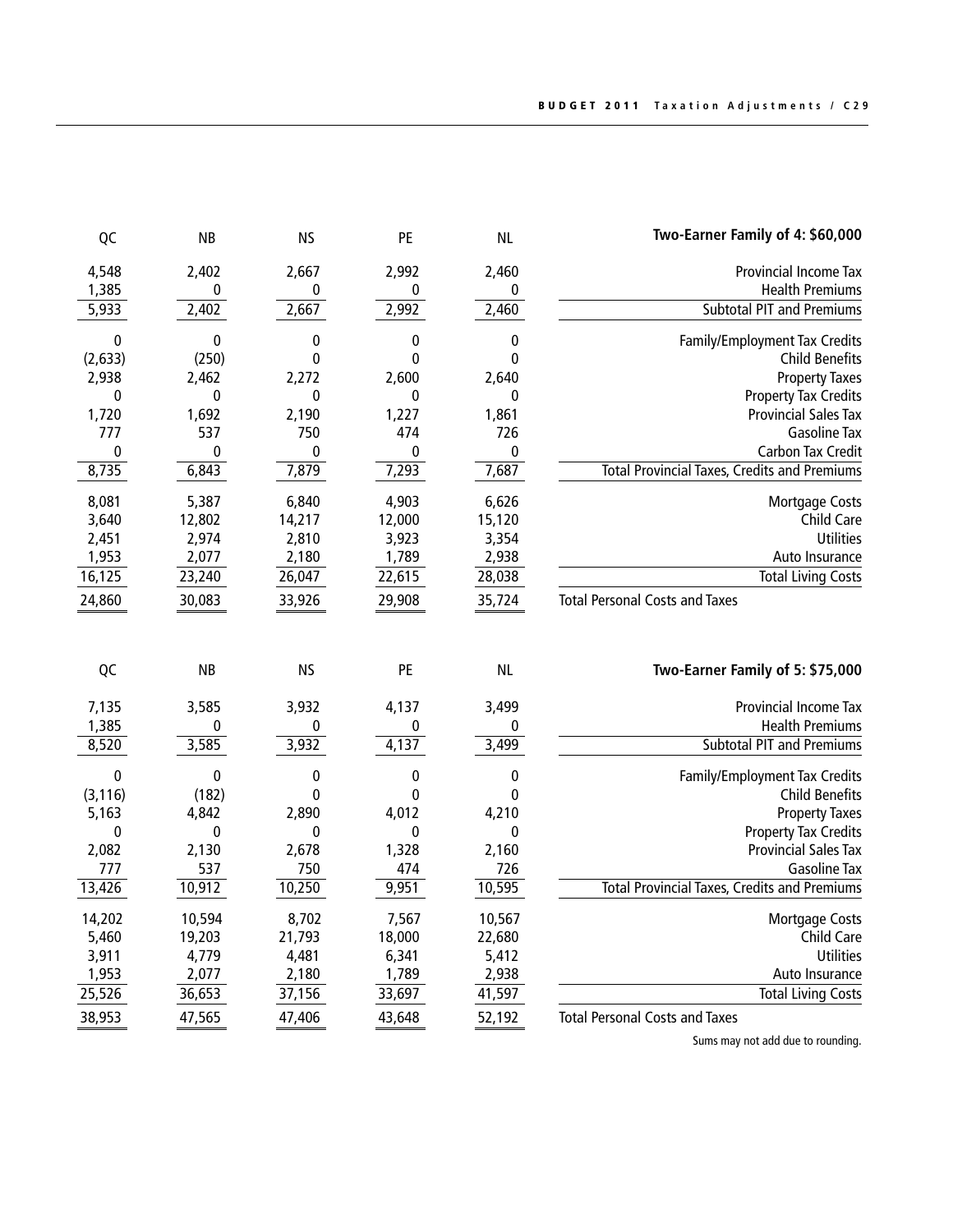| Single Senior: \$30,000                             | <b>BC</b> | AB     | SK               | <b>MB</b> | ON        |
|-----------------------------------------------------|-----------|--------|------------------|-----------|-----------|
| <b>Provincial Income Tax</b>                        | 691       | 698    | 773              | 998       | 86        |
| <b>Health Premiums</b>                              | 436       | 0      | 0                | 0         | 300       |
| <b>Subtotal PIT and Premiums</b>                    | 1,127     | 698    | $\overline{773}$ | 998       | 386       |
| <b>Provincial Sales Tax</b>                         | 318       | 0      | 135              | 242       | 476       |
| <b>Gasoline Tax</b>                                 | 560       | 180    | 300              | 230       | 446       |
| <b>Carbon Tax Credit</b>                            | (116)     | 0      | 0                | 0         | 0         |
| <b>Total Provincial Taxes, Credits and Premiums</b> | 1,889     | 878    | 1,208            | 1,470     | 1,309     |
| Rent                                                | 11,280    | 10,728 | 9,180            | 7,788     | 11,388    |
| <b>Utilities</b>                                    | 618       | 797    | 846              | 617       | 857       |
| Auto Insurance                                      | 1,420     | 2,501  | 1,056            | 1,152     | 8,728     |
| <b>Total Living Costs</b>                           | 13,318    | 14,026 | 11,082           | 9,557     | 20,973    |
| <b>Total Personal Costs and Taxes</b>               | 15,208    | 14,904 | 12,291           | 11,027    | 22,282    |
| Senior Couple: \$60,000                             | <b>BC</b> | AB     | SK               | <b>MB</b> | <b>ON</b> |
| <b>Provincial Income Tax</b>                        | 1,382     | 1,397  | 1,951            | 3,396     | 1,534     |
| <b>Health Premiums</b>                              | 1,308     | 0      | 0                | 0         | 600       |
| <b>Subtotal PIT and Premiums</b>                    | 2,690     | 1,397  | 1,951            | 3,396     | 2,134     |
| <b>Provincial Sales Tax</b>                         | 1,077     | 0      | 676              | 924       | 1,769     |
| <b>Property Taxes</b>                               | 3,309     | 1,873  | 2,791            | 2,558     | 2,950     |
| <b>Property Tax Credits</b>                         | (845)     | 0      | 0                | (700)     | (281)     |
| <b>Gasoline Tax</b>                                 | 560       | 180    | 300              | 230       | 446       |
| <b>Total Provincial Taxes, Credits and Premiums</b> | 6,791     | 3,450  | 5,718            | 6,408     | 7,019     |
| <b>Utilities</b>                                    | 2,047     | 2,138  | 2,246            | 1,958     | 2,317     |
| Auto Insurance                                      | 1,420     | 2,501  | 1,056            | 1,152     | 8,728     |
| <b>Total Living Costs</b>                           | 3,467     | 4,639  | 3,302            | 3,110     | 11,045    |
| <b>Total Personal Costs and Taxes</b>               | 10,258    | 8,089  | 9,020            | 9,518     | 18,064    |

Sums may not add due to rounding.

## Personal Living Costs and Taxes Single Senior - \$30,000



## Personal Living Costs and Taxes Senior Couple - \$60,000

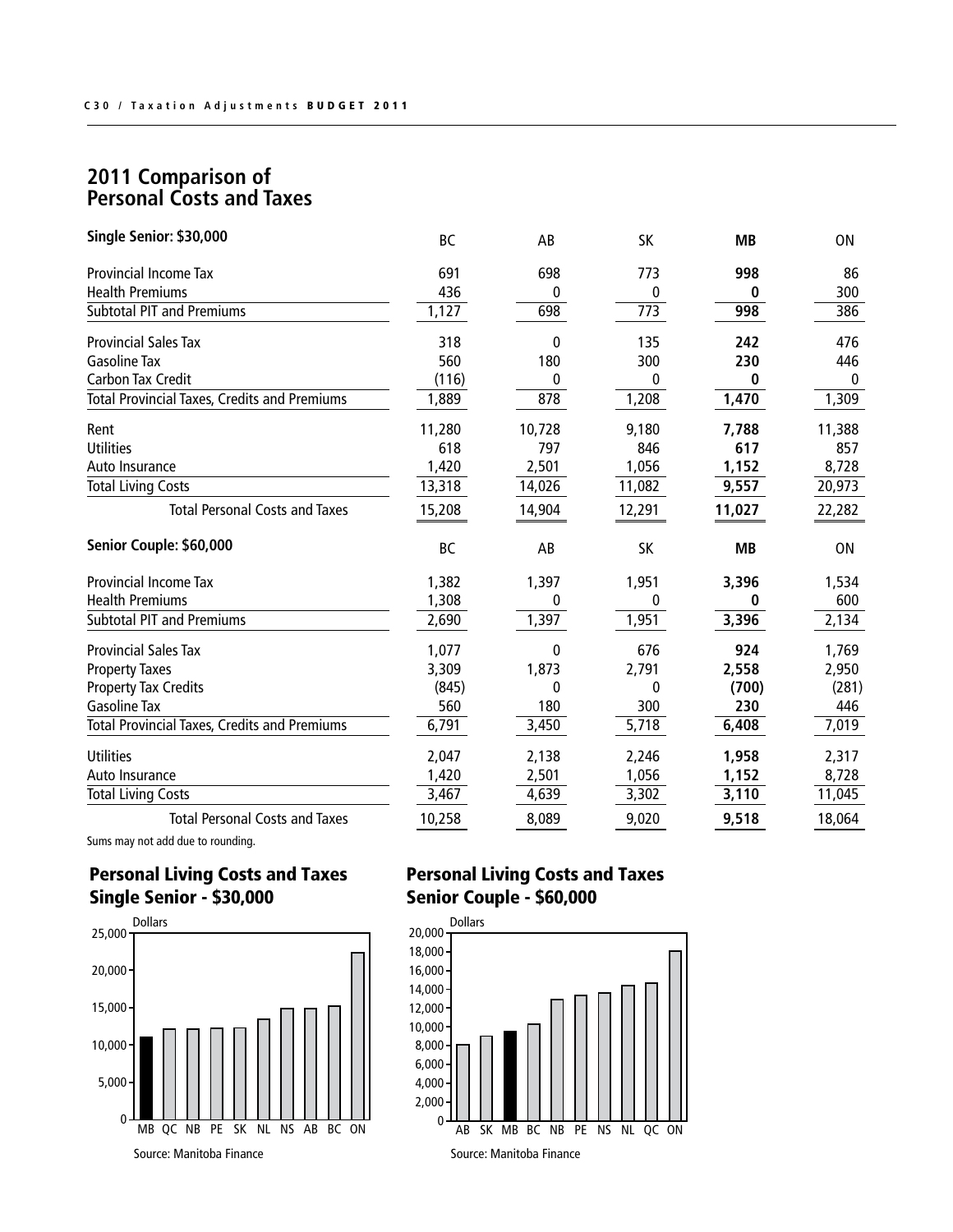| QC     | <b>NB</b> | <b>NS</b> | PE     | <b>NL</b> | Single Senior: \$30,000                             |
|--------|-----------|-----------|--------|-----------|-----------------------------------------------------|
| 1,138  | 1,321     | 1,247     | 1,747  | 796       | <b>Provincial Income Tax</b>                        |
| 693    | 0         | 0         | 0      | 0         | <b>Health Premiums</b>                              |
| 1,831  | 1,321     | 1,247     | 1,747  | 796       | <b>Subtotal PIT and Premiums</b>                    |
| 444    | 456       | 608       | 367    | 502       | <b>Provincial Sales Tax</b>                         |
| 518    | 358       | 500       | 316    | 484       | <b>Gasoline Tax</b>                                 |
| 0      | 0         | 0         | 0      | 0         | <b>Carbon Tax Credit</b>                            |
| 2,792  | 2,135     | 2,354     | 2,430  | 1,782     | <b>Total Provincial Taxes, Credits and Premiums</b> |
| 7,524  | 6,660     | 8,784     | 6,924  | 7,788     | Rent                                                |
| 588    | 773       | 906       | 1,099  | 794       | <b>Utilities</b>                                    |
| 1,182  | 2,556     | 2,791     | 1,811  | 3,050     | Auto Insurance                                      |
| 9,294  | 9,989     | 12,481    | 9,834  | 11,632    | <b>Total Living Costs</b>                           |
| 12,086 | 12,124    | 14,835    | 12,264 | 13,414    | <b>Total Personal Costs and Taxes</b>               |
|        |           |           |        |           |                                                     |
| QC     | <b>NB</b> | <b>NS</b> | PE     | <b>NL</b> | Senior Couple: \$60,000                             |
| 4,488  | 2,853     | 2,973     | 3,494  | 2,996     | <b>Provincial Income Tax</b>                        |
| 1,385  | 0         | 0         | 0      | 0         | <b>Health Premiums</b>                              |
| 5,873  | 2,853     | 2,973     | 3,494  | 2,996     | <b>Subtotal PIT and Premiums</b>                    |
| 1,720  | 1,692     | 2,190     | 1,227  | 1,861     | <b>Provincial Sales Tax</b>                         |
| 2,938  | 2,462     | 2,272     | 2,600  | 2,640     | <b>Property Taxes</b>                               |
| 0      | 0         | 0         | 0      | 0         | <b>Property Tax Credits</b>                         |
| 518    | 358       | 500       | 316    | 484       | <b>Gasoline Tax</b>                                 |
| 11,049 | 7,365     | 7,935     | 7,637  | 7,981     | <b>Total Provincial Taxes, Credits and Premiums</b> |
| 2,451  | 2,974     | 2,810     | 3,923  | 3,354     | Utilities                                           |
| 1,182  | 2,556     | 2,791     | 1,811  | 3,050     | Auto Insurance                                      |
| 3,633  | 5,530     | 5,601     | 5,734  | 6,404     | <b>Total Living Costs</b>                           |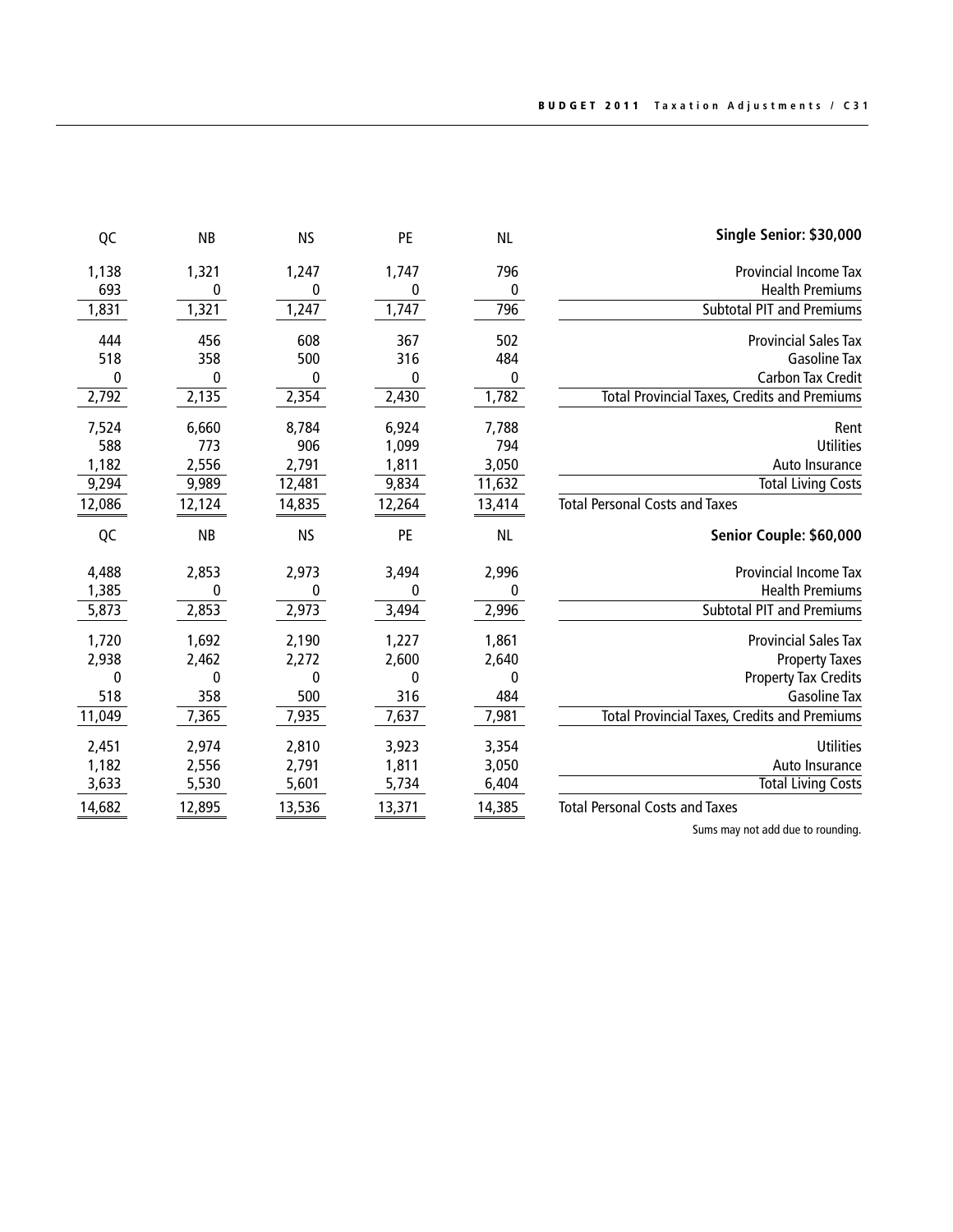## **2011 Comparison of Personal Costs and Taxes Net of Graduate Credits and Tuition Rebates**

| Single Person: \$50,000                             | BC     | AB     | SK      | МB      | 0N       |
|-----------------------------------------------------|--------|--------|---------|---------|----------|
| Provincial Income Tax                               | 2,183  | 3,002  | 3,752   | 4,541   | 2,415    |
| <b>Graduate Tuition Credits/Rebates</b>             | 0      | 0      | (2,000) | (2,500) | $\Omega$ |
| <b>Health Premiums</b>                              | 726    |        |         |         | 600      |
| <b>Subtotal PIT, Credit and Premiums</b>            | 2,909  | 3,002  | 1,752   | 2,041   | 3,015    |
| <b>Property Taxes</b>                               | 3,309  | 1,873  | 2,791   | 2,558   | 2,950    |
| <b>Property Tax Credits</b>                         | (570)  |        |         | (700)   | $\Omega$ |
| <b>Provincial Sales Tax</b>                         | 468    |        | 253     | 393     | 754      |
| <b>Gasoline Tax</b>                                 | 560    | 180    | 300     | 230     | 446      |
| <b>Total Provincial Taxes, Credits and Premiums</b> | 6,675  | 5,055  | 5,096   | 4,521   | 7,164    |
| Mortgage Costs                                      | 19,432 | 11,865 | 9,950   | 7,809   | 12,289   |
| <b>Utilities</b>                                    | 2,047  | 2,138  | 2,246   | 1,958   | 2,317    |
| Auto Insurance                                      | 1,302  | 1,251  | 877     | 948     | 3,608    |
| <b>Total Living Costs</b>                           | 22,781 | 15,254 | 13,073  | 10,715  | 18,214   |
| <b>Total Personal Costs and Taxes</b>               | 29,457 | 20,309 | 18,170  | 15,236  | 25,379   |

Sums may not add due to rounding.

#### Income Tax and Health Premiums, Net of Graduate Credits and Tuition Rebates



Source: Manitoba Finance

## Personal Costs and Taxes - Graduate Earning \$50,000

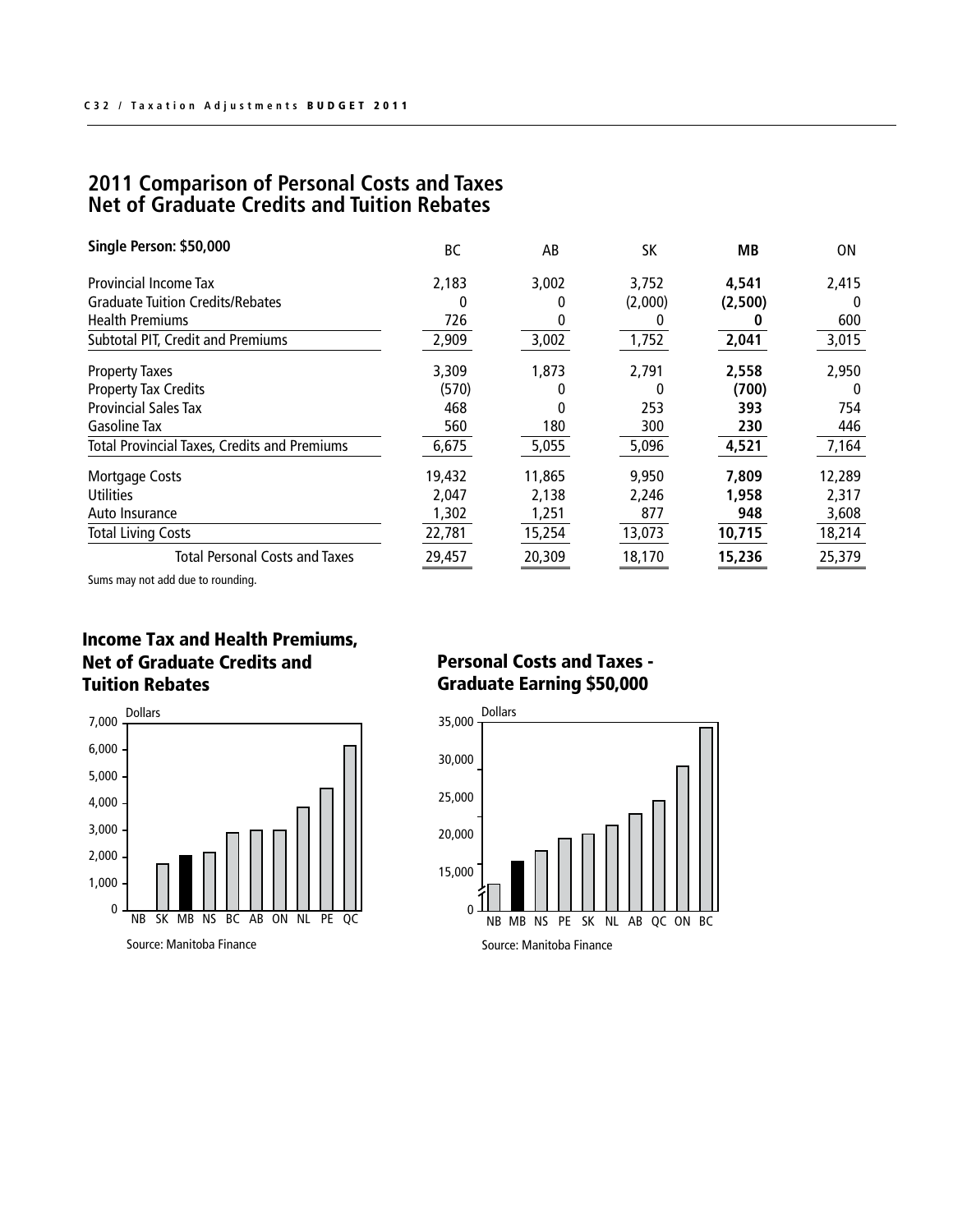| Single Person: \$50,000                             | <b>NL</b> | PE     | <b>NS</b> | <b>NB</b> | QC     |
|-----------------------------------------------------|-----------|--------|-----------|-----------|--------|
| <b>Provincial Income Tax</b>                        | 3,872     | 4,571  | 4,665     | 3,847     | 5,477  |
| <b>Graduate Tuition Credits/Rebates</b>             |           |        | (2,500)   | (3, 847)  | 0      |
| <b>Health Premiums</b>                              |           |        |           |           | 693    |
| <b>Subtotal PIT, Credit and Premiums</b>            | 3,872     | 4,571  | 2,165     |           | 6,170  |
| <b>Property Taxes</b>                               | 2,640     | 2,600  | 2,272     | 2,462     | 2,938  |
| <b>Property Tax Credits</b>                         |           | 0      |           |           | 0      |
| <b>Provincial Sales Tax</b>                         | 791       | 542    | 942       | 716       | 741    |
| <b>Gasoline Tax</b>                                 | 484       | 316    | 500       | 358       | 518    |
| <b>Total Provincial Taxes, Credits and Premiums</b> | 7,787     | 8,029  | 5,879     | 3,536     | 10,366 |
| Mortgage Costs                                      | 6,626     | 4,903  | 6,840     | 5,387     | 8,081  |
| <b>Utilities</b>                                    | 3,254     | 3,923  | 2,659     | 2,974     | 2,451  |
| Auto Insurance                                      | 1,425     | 842    | 1,034     | 970       | 816    |
| <b>Total Living Costs</b>                           | 11,305    | 9,668  | 10,533    | 9,331     | 11,348 |
| <b>Total Personal Costs and Taxes</b>               | 19,092    | 17,697 | 16,412    | 12,868    | 21,715 |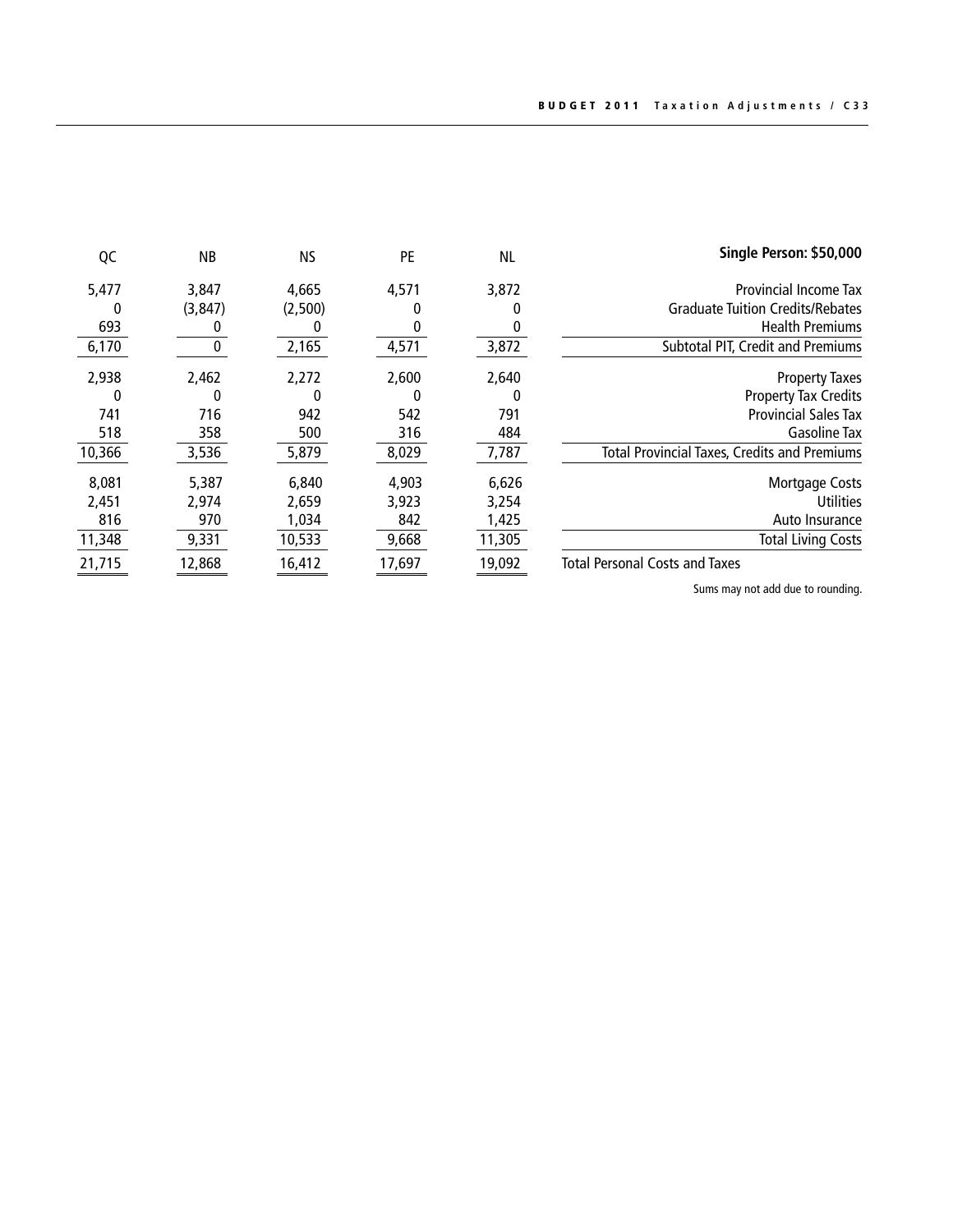## Single Person Earning \$30,000



#### Single-Earner F amily of Four Earning \$40,000



### Two-Earner Family of Four Earning \$60,000



All Charts Source: Manitoba Finance

### Single Parent Earning \$30,000



#### Single-Earner F amily of Four Earning \$60,000



## Two-Earner Family of Five Earning \$75,000

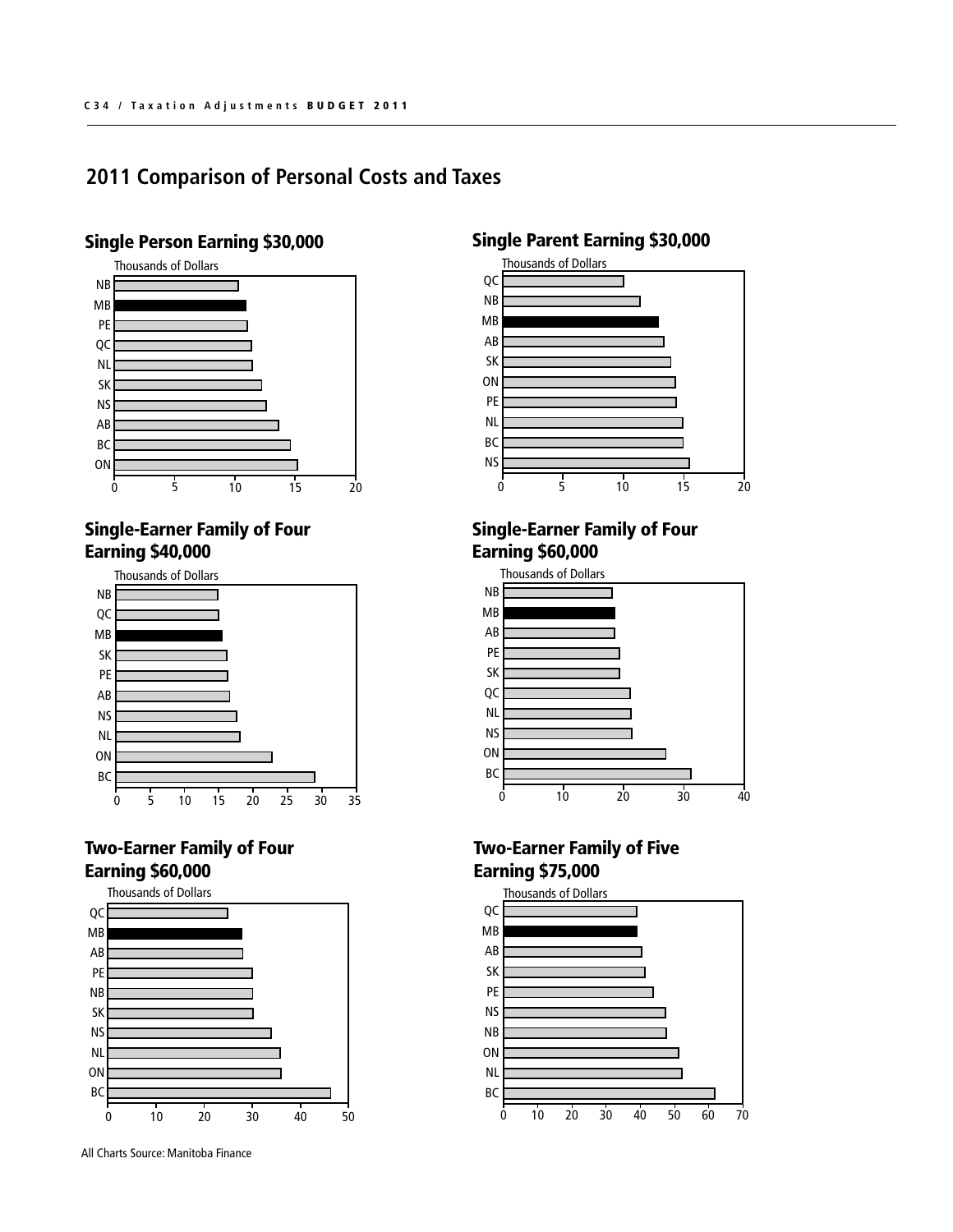#### **NOTES**

Provincial taxes,<sup>1</sup> credits and premiums are based on information available prior to April 1, 2011, for the following major urban centres in each province: Vancouver, Calgary, Saskatoon, Winnipeg, Toronto, Montréal, Saint John, Halifax, Charlottetown and St. John's.

**Auto insurance** coverage includes \$2 million Third Party Liability, a \$500 All Perils Deductible, accident benefits and \$2 million Standard Policy Form #44 family protection coverage for those jurisdictions wit hout no-fault injury coverage, and La Societé de l'Assurance Automobile du Québec injury protection in Montréal. A 65-year-old male driver with one at-fault accident in the last year, but has been both accident- and conviction-free for 14 prior years; and the auto is driven for personal use including pleasure, commuting to and from work or school. Rates were provided by the Insurance Corporation of British Columbia for British Columbia, SGI Canada for Saskatchewan, and Manitoba Public Insurance for Manitoba. Rates for other cities are the average of the quotes from 10 private insurers providing coverage in those provinces. Discounts for second or multiple vehicles, where available, are not included in the auto insurance calculations. Rebates issued by MPI or other insurers are also excluded. Auto insurance for the 2010 Dodge Caravan, the 2005 Honda Civic and the 2003 Chevrolet Malibu are used in these examples, three of the more common vehicles driven in Manitoba.

**Child-care** costs are based on annual parent fees paid, less subsidies, for preschool aged children, typically over two years of age and under six years of age, for 260 days or 12 months per year. Manitoba and Quebec are the only provinces with regulated maximum parent fees. Fees for other provinces are those obtained from provincial offices, online and/or in a survey conducted in the first quarter of 2011.

**Gasoline Tax** is based on the annual consumption of 2,000 litres for the single-vehicle families and 3,000 litres for the two-vehicle families. The Gasoline Tax includes all provincial levies on gas, including carbon tax and sales tax where applicable. Sales tax is based on pump prices as of December 15, 2010.

**Health premiums** are annual premiums for hospital insurance and medical services in provinces which levy them. Quebec's Prescription Drug Plan and health contribution are included.

**Mortgage costs** are based on average home prices for a detached bungalow for families with \$40,000 and \$60,000 of income, and for the graduate with \$50,000 of income, and on an executive detached two storey for a family with \$75,000 of income, from the "Royal LePage Third Quarter 2010 Survey of Canadian House Prices," with one-half of the home price being financed over 25 years at a one-year closed mortgage rate of 3.6%.

**Net child benefits** represent provincial programs comparable to the Canada Child Tax Benefit for families with children. Provincial child benefit measures are available in British Columbia (BC Family Bonus and the BC Earned Income Benefit), Alberta (Alberta Family Employment Tax Credit), Manitoba (Manitoba Child Benefit), Ontario (Ontario Child Care Supplement for Working Families and the Ontario Child Benefit), Quebec (Child Assistance Payments), New Brunswick (New Brunswick Child Tax Benefit and the New Brunswick Working Income Supplement), Nova Scotia (Nova Scotia Child Benefit), and Newfoundland and Labrador (Newfoundland and Labrador Child Benefit).

**Property taxes** for families with \$40,000 and \$60,000 of income are based on the estimated taxes for a sample detached bungalow from the City of Edmonton "2009 Residential Property Taxes and Utility Charges Survey" with the exception of Charlottetown whose property taxes have been based on the Saskatchewan 2011 Budget Paper "2011 Intercity Comparison of Taxes, Utilities and Housing." Property taxes for the detached bungalow have been proportionally adjusted for a family with \$75,000 of income to reflect the taxes paid for an executive detached two storey.

<sup>1</sup> Tables reflect 2011 Budget changes for BC, QC, NB, SK, AB and ON.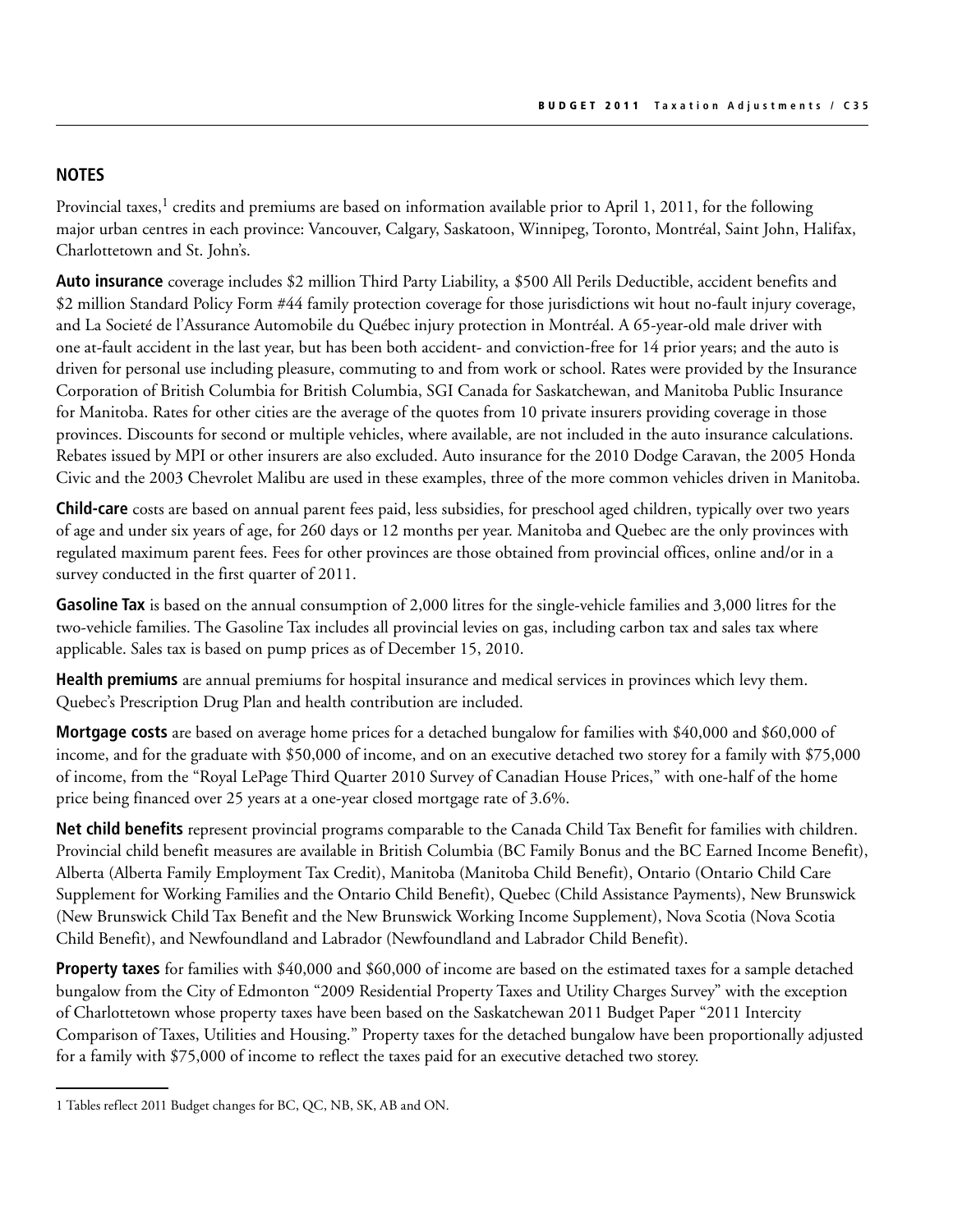**Provincial income tax** is calculated for a single renter with \$30,000 earned income, a single parent with one preschool child who rents and has \$30,000 in earned income, and three family profiles with \$40,000, \$60,000 and \$75,000 of earned income, respectively. These incomes are before receipt of the Universal Child Care Benefit (UCCB) but the UCCB is used in the calculation of income tax. For the single parent, UCCB is treated as taxable income of the dependant child. Families include one income earner, a spouse and two preschool dependant children; two income earners and two preschool children; or two income earners and three preschool children. For two-earner families, one spouse earns 60% of the family income while the other spouse earns 40%. Personal non-refundable credits include the CPP/QPP and EI contribution credits. For the single parent, child-care costs less subsidies for each province have been deducted from income. For two-earner families, eligible child-care costs have been deducted from the income of the spouse with the lower income. Gross Quebec personal income tax has been reduced by the 16.5% abatement for federal income tax. Refundable sales tax credits and provincial tax reductions and rebates have been deducted from income tax payable. Property tax credits for renters are included in income tax, but property tax credits for homeowners are shown separately.

**Rent** is from Canada Mortgage and Housing Corporation's Rental Market Survey, October 2010, and is based on the average one-bedroom apartment rent for each urban centre.

**Provincial sales tax** is based upon an average expenditure basket at the selected gross income levels from the "2009 Survey of Household Spending" (Statistics Canada), inflated to 2010 values using each province's Consumer Price Index.

**Transit fares** are based on adult monthly pass rates in effect in January 2011. The impact of the federal non-refundable public transit tax credit has reduced the cost of transit fees shown for the single individual and single parent with one child examples.

**Utilities** are based on the Saskatchewan 2011 Budget Paper "2011 Intercity Comparison of Taxes, Utilities and Housing."

- **• Home heating** charges are based on an annual consumption level of 2,800 cubic metres of natural gas for a detached bungalow for families with \$40,000 and \$60,000 of income. Annual consumption for the detached bungalow has been proportionally adjusted for the executive detached two storey. For the Atlantic Provinces, the figures represent the BTU equivalent consumption of fuel oil.
- **• Electricity charges** are based on the annual consumption of 8,100 kWh for a detached bungalow for families with \$40,000 and \$60,000 of income and 13,500 kWh for the family at \$75,000. Annual consumption of 4,500 kWh is used for the single person and single parent renters. Rates do not include municipal taxes or charges.
- **Telephone charges** are the basic service rates for individual residences.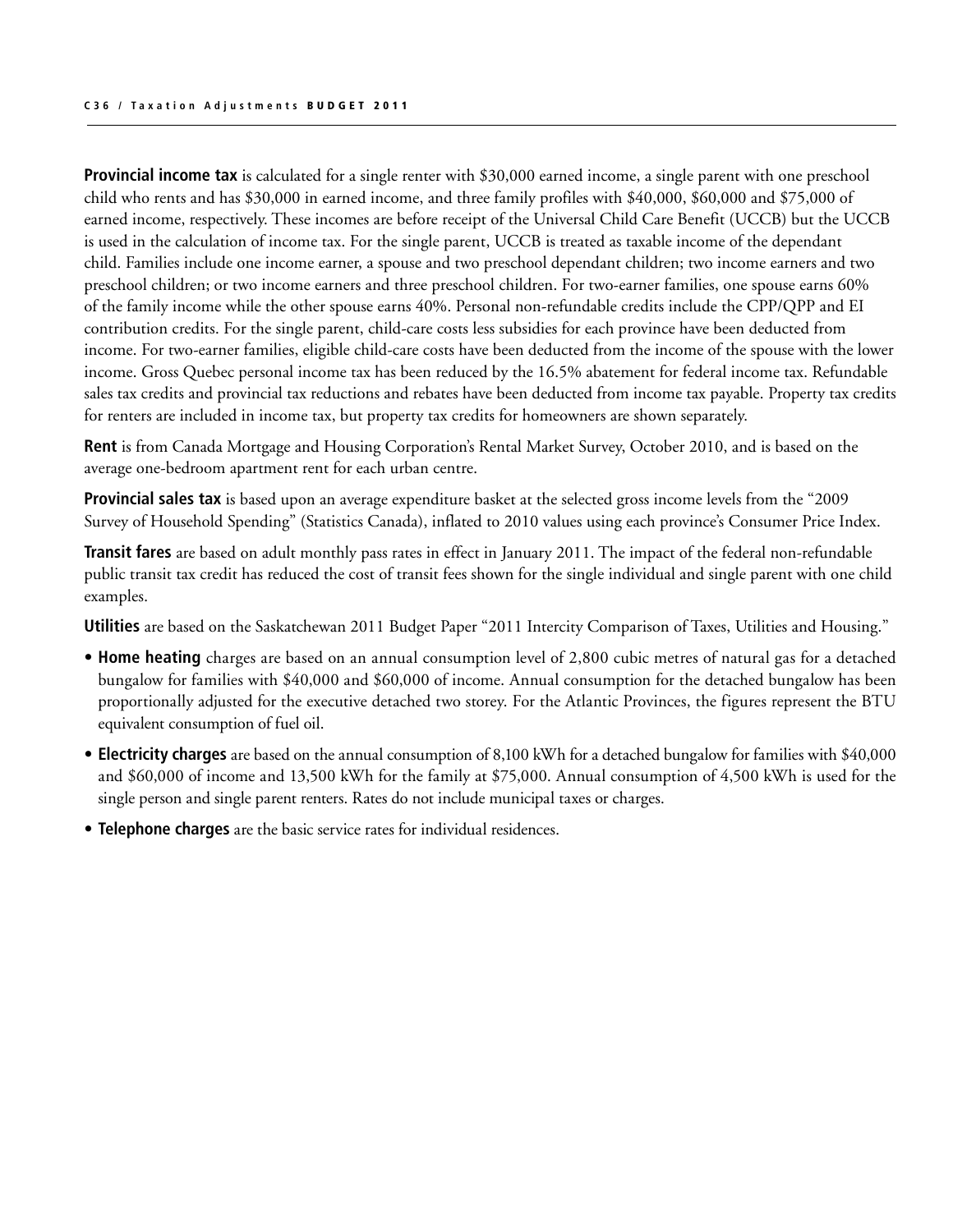## $\blacksquare$  APPENDIX 4: MANITOBA'S COMPETITIVE ENVIRONMENT FOR MANUFACTURING

Manitoba's competitive business environment continues to attract manufacturing investment due to:

- • its central location and excellent transportation links to the rest of North America, including CentrePort Canada
- low industrial and commercial land costs
- electricity costs which are among the lowest in the world
- a skilled, well-educated and affordable work force
- one of the best R&D tax credit regimes
- low taxes on capital investments.

Manitoba Finance's competitiveness model compares the tax structure and cost environment for representative smaller and larger manufacturing firms relative to several other North American cities.

The model simulates start-up, operating, financial and taxation costs over a period of 20 years. It incorporates future unconditional changes in taxes that have been announced by the federal, provincial, state or local governments. The representative firms' profiles have been updated using the most recent data available from Statistics Canada, local economic development boards and other public sources.

## Payroll-Related Taxes and Levies per Employee Larger Manufacturing Firm Winnipeg and Atlanta

# **Payroll-related Levies**

U.S. employers pay federal and state unemployment taxes, social security tax and medicare tax and are also required to provide workers' compensation coverage. Canadian employers do not pay provincial unemployment or federal medicare taxes, though some provinces have taxes on payroll. For example, at the same wage level, a firm in Atlanta will have higher payroll-related taxes and levies than in Winnipeg.

#### **Interjurisdictional Competitiveness**

The following indicators are used to assess cost and tax competitiveness for both a smaller and a larger manufacturing firm:

- net cost of investment, or start-up costs (including applicable taxes)
- pre-tax net income
- effective tax rates
- internal rates of return.

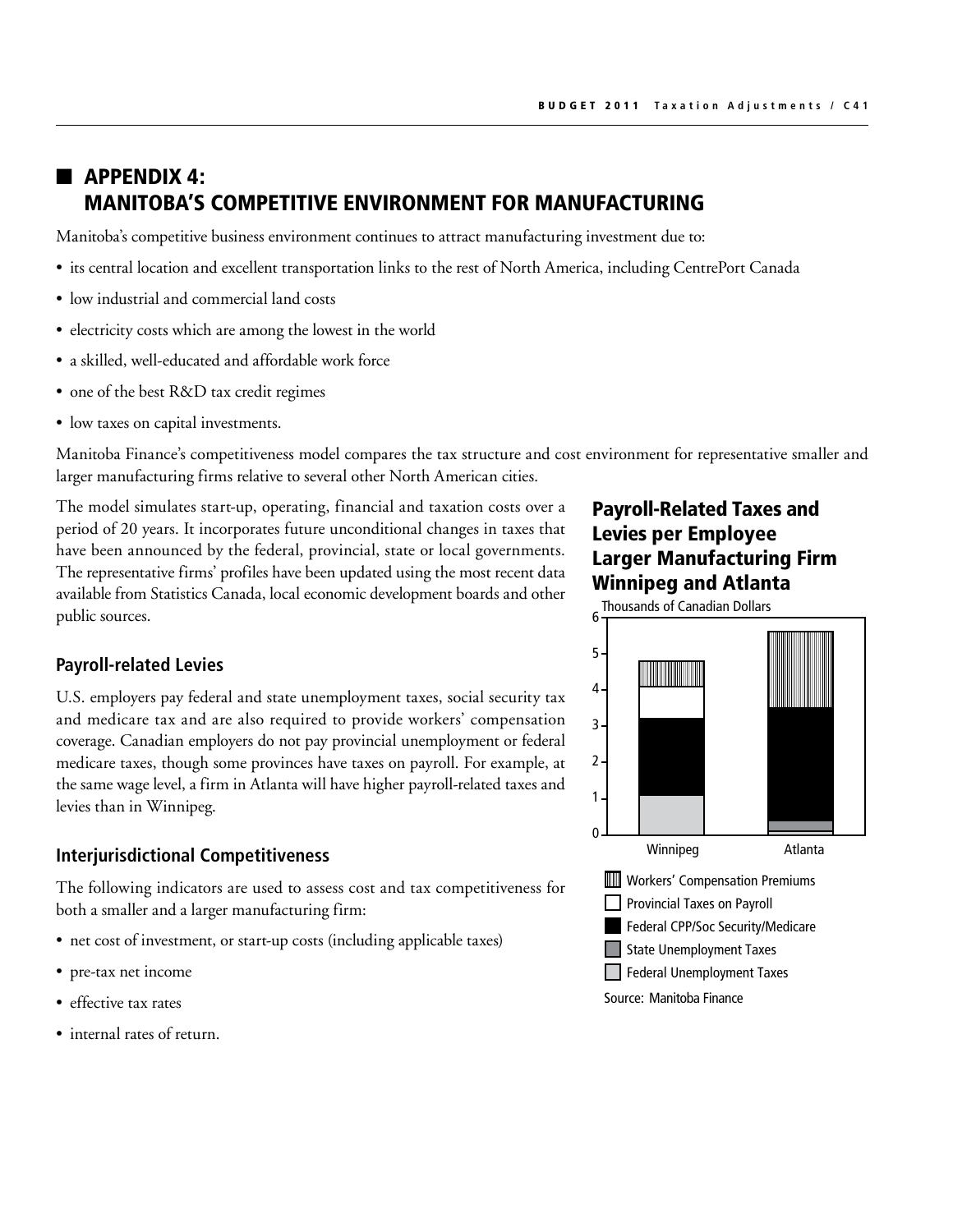The model uses actual costs for each city and calculates net revenue and cash flow, including start-up costs, based on the operating costs in each location.1 The results for each city are compared to the overall average of all cities (100.0) for each of the indicators and presented in the charts that follow.

#### **Net Cost of Investment**

The costs of starting a manufacturing plant (land, buildings, and machinery and equipment) in Manitoba are among the lowest of all cities. Investment tax credits on capital asset purchases reduce the net cost of investment. Start-up costs in larger cities tend to be higher due to the cost of land and construction labour wages and salaries.

#### Net Cost of Investment Smaller Manufacturing Firm Average  $= 100.0$ Atlanta Jackson Winnipeg Fargo Halifax Brandon Moncton Atlanta Fargo Brandon Halifax **Monctor**

0 25 50 75 100 125 150 175

Source: Manitoba Finance

#### Net Cost of Investment Larger Manufacturing Firm



#### **Pre-Tax Net Income**

Vancouver

**Calgary Toronto** 

Chicago

Regina **Minneapolis** 

Montréal

Pre-tax net income compares Manitoba's business cost competitiveness to other jurisdictions. It is calculated by deducting production material costs and location-specific costs from fixed annual sales figures. Annual sales are uniform for all locations and are ramped up through the first four years of operation then fixed across the cities at \$4 million for the smaller firm and \$45 million for the larger firm for years five to twenty. Annual production material costs are equal to 46% of sales in a given year. Timual product

The following location-specific costs are also deducted from annual sales: anni

- average manufacturing wages
- local utility costs for electricity and basic business telephone lines
- interest charges on debt used to finance construction of the manufacturing plants

<sup>&</sup>lt;sup>1</sup> For comparison purposes U.S. data is converted to Canadian dollars at an exchange rate of C\$0.9714 (March 8, 2011 rate).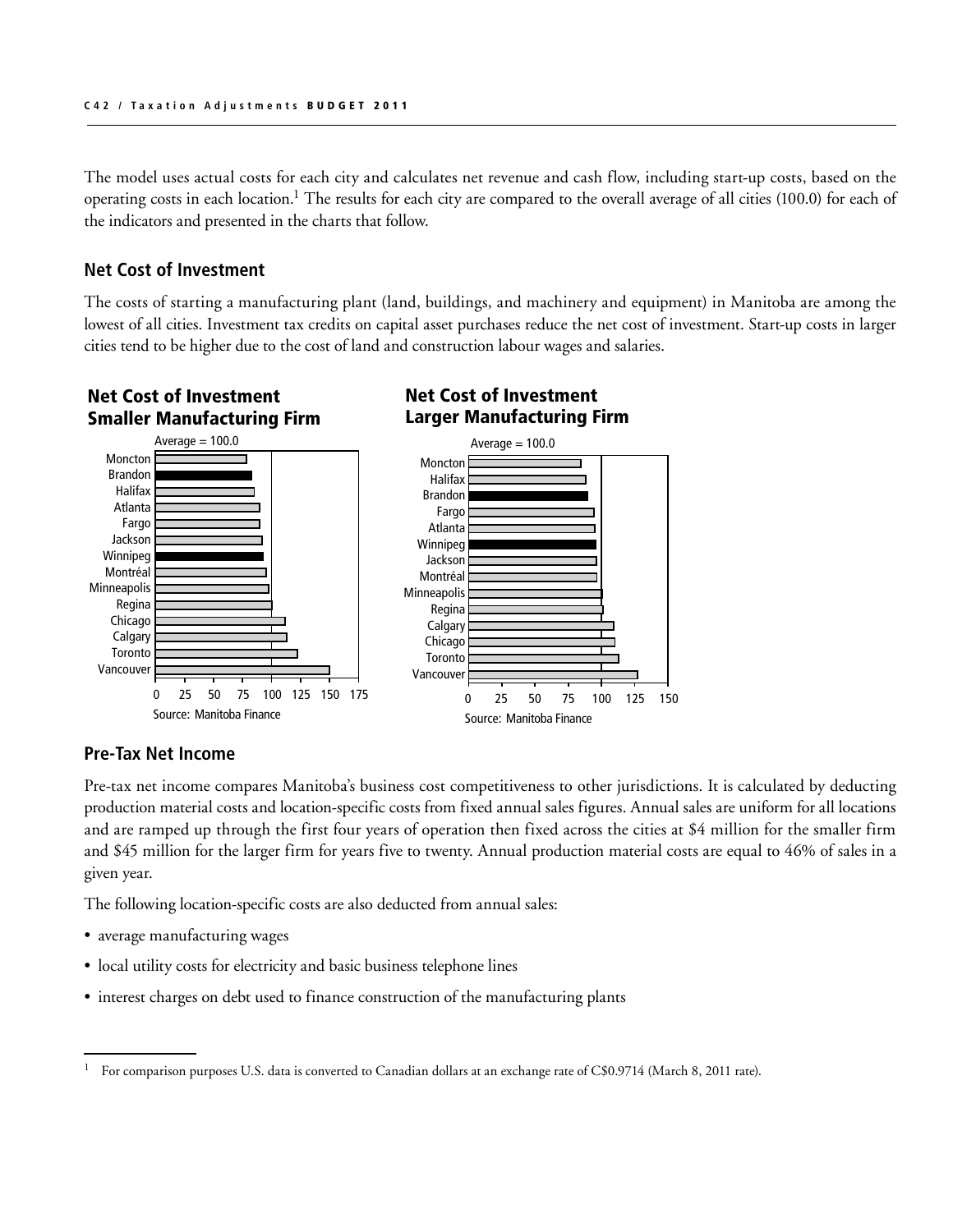- • depreciation of capital assets: buildings costs (which vary by city based on local construction wages) and machinery and equipment (which are assumed to be the same across all cities)
- employer paid health premiums.

Pre-Tax Net Income

Brandon yields the highest pre-tax net income for both the smaller and larger manufacturing firms, while Winnipeg has the fourth-highest pre-tax net income for both model firms.



#### Pre-Tax Net Income Larger Manufacturing Firm

#### **Effective Tax Rates**

Effective tax rates are generated by computing gross taxes as a proportion of pre-tax net income over the 20-year period. The following annual taxes are taken into account:

- corporation income taxes
- local property and business taxes
- corporation capital and U.S. franchise taxes
- taxes on payroll
- • workers' compensation premiums
- statutory pension and unemployment insurance premiums.

For U.S. firms, employer-paid health premiums are also included.

The following tax expenditures that benefit the manufacturing sector are also taken into account:

- investment tax credits
- tax holidays
- • accelerated capital cost allowances
- preferential tax rates.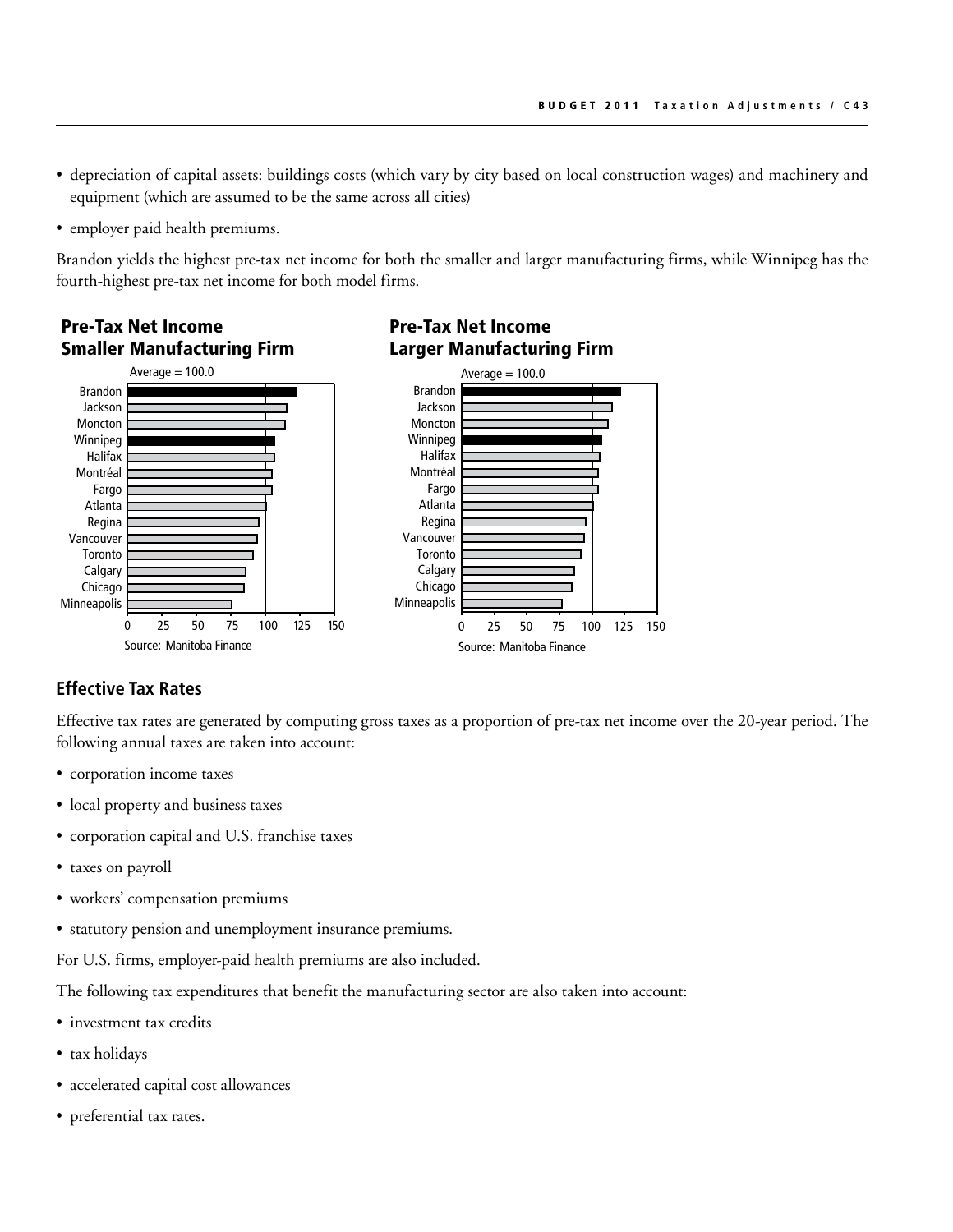Not included are enterprise zones, grants, and other forms of governmental and third-party financial assistance programs that are subject to an approval process.

For both the smaller and larger manufacturing firms, both Winnipeg's and Brandon's effective tax rates are well below the overall average (100.0).



#### **Overall Competitiveness**

Overall competitiveness is compared by calculating internal rates of return, which are commonly used by business in making investment and location decisions. A higher internal rate of return indicates a city is more competitive than others. Internal rates of return for each city are calculated using start-up costs and cash flow over a 20-year period, specific to a smaller and a larger manufacturing firm, then discounted using applicable Canadian and U.S. commercial interest rates. The following charts illustrate the combined impact of taxes and costs on the internal rates of return for the representative smaller and larger manufacturing corporations in the selected jurisdictions.  $\frac{1}{2}$